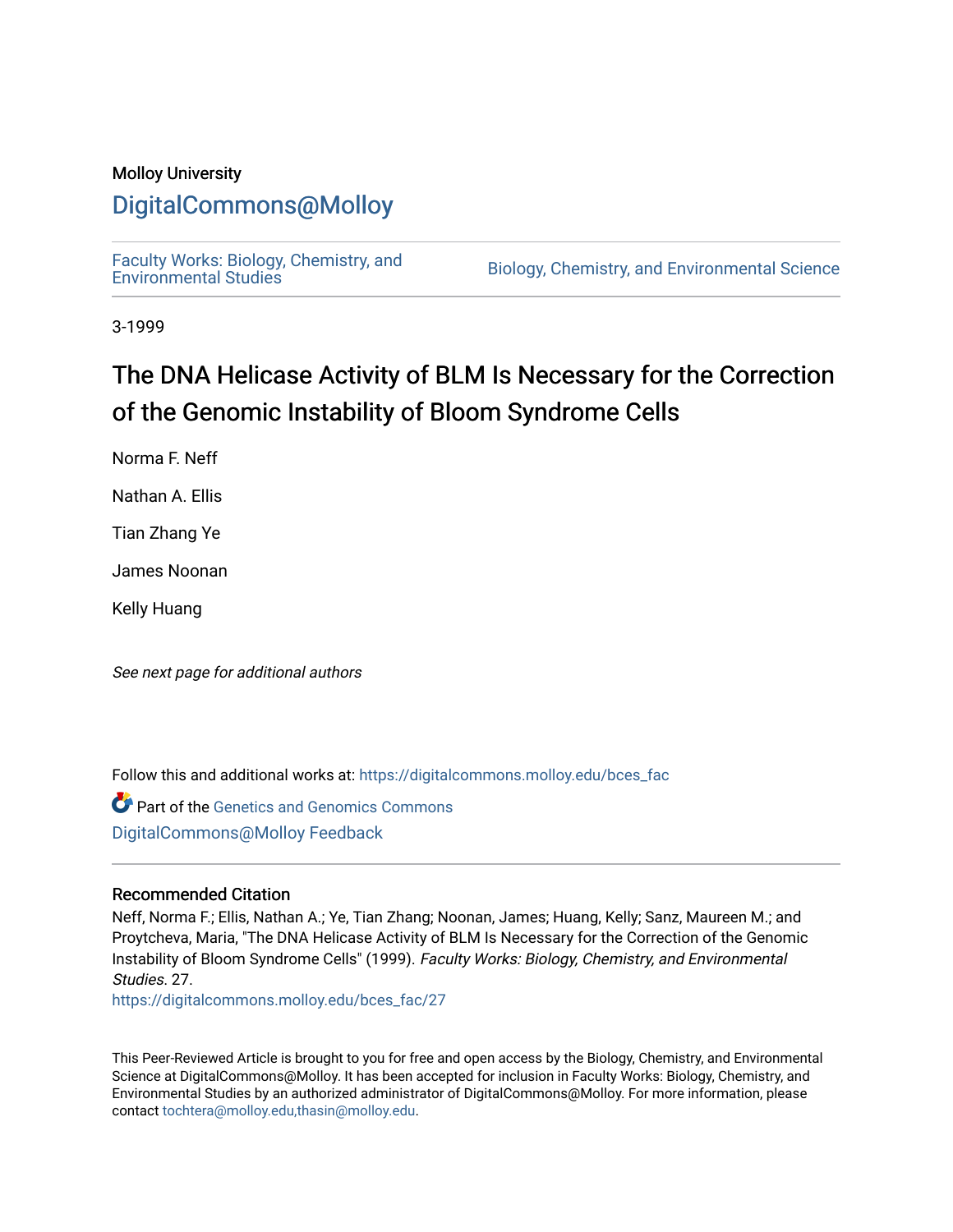# Authors

Norma F. Neff, Nathan A. Ellis, Tian Zhang Ye, James Noonan, Kelly Huang, Maureen M. Sanz, and Maria Proytcheva

This peer-reviewed article is available at DigitalCommons@Molloy: [https://digitalcommons.molloy.edu/bces\\_fac/27](https://digitalcommons.molloy.edu/bces_fac/27)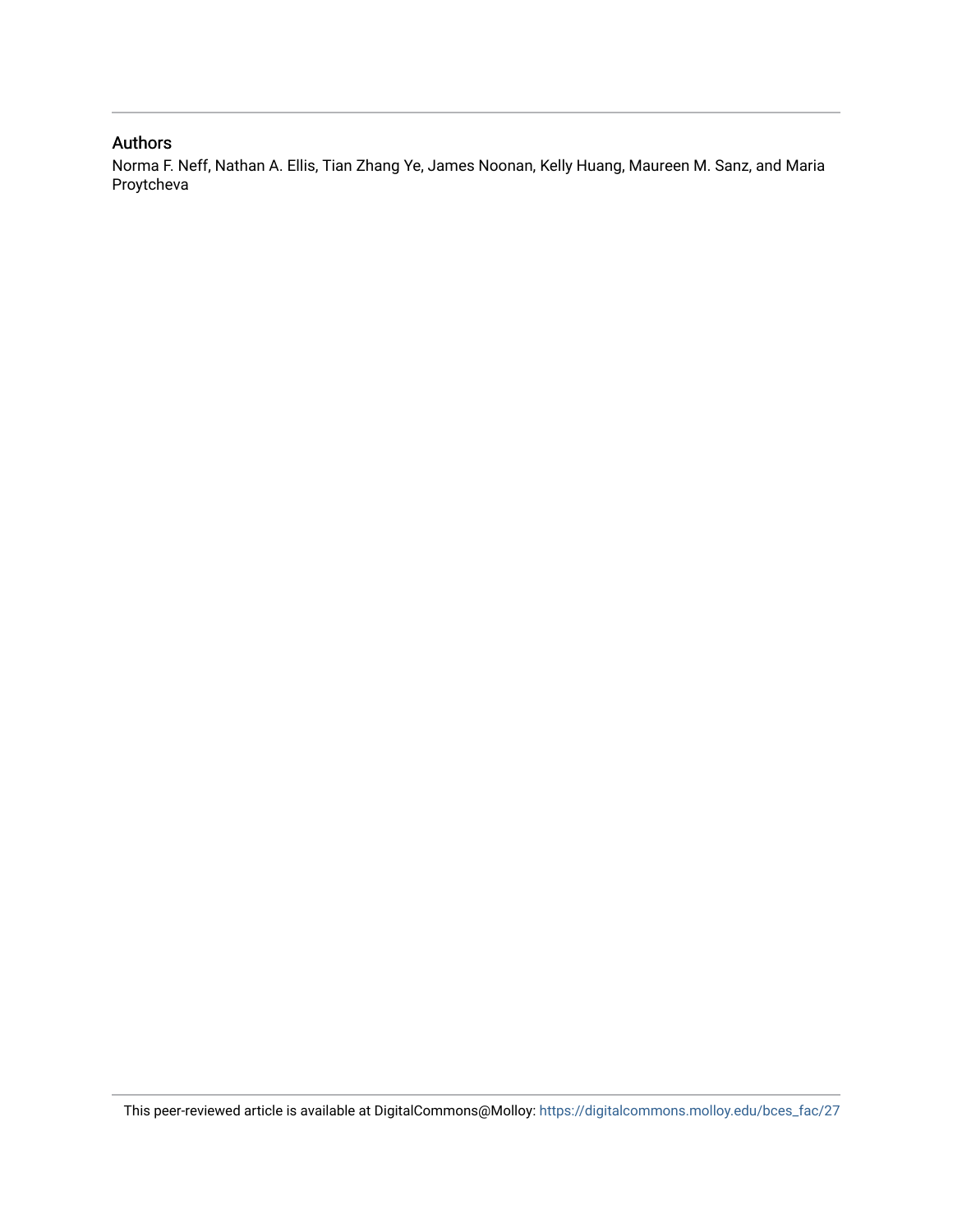# **The DNA Helicase Activity of BLM Is Necessary for the Correction of the Genomic Instability of Bloom Syndrome Cells**

# **Norma F. Neff,\*† Nathan A. Ellis,‡ Tian Zhang Ye,‡ James Noonan,\* Kelly Huang,§ Maureen Sanz,§ and Maria Proytcheva**<sup>|</sup>

\*Laboratory of Human Genetics, New York Blood Center, New York, New York 10021; ‡ Department of Human Genetics, Memorial Sloan-Kettering Cancer Center, New York, New York 10021; § Department of Microbiology, Cornell University Medical College, New York, New York 10021; and \ Department of Pathology, Albert Einstein College of Medicine, Bronx, New York 10461

Submitted July 6, 1998; Accepted December 21, 1998 Monitoring Editor: Mark J. Solomon

> Bloom syndrome (BS) is a rare autosomal recessive disorder characterized by growth deficiency, immunodeficiency, genomic instability, and the early development of cancers of many types. BLM, the protein encoded by *BLM*, the gene mutated in BS, is localized in nuclear foci and absent from BS cells. *BLM* encodes a DNA helicase, and proteins from three missense alleles lack displacement activity. *BLM* transfected into BS cells reduces the frequency of sister chromatid exchanges and restores BLM in the nucleus. Missense alleles fail to reduce the sister chromatid exchanges in transfected BS cells or restore the normal nuclear pattern. *BLM* complements a phenotype of a *Saccharomyces cerevisiae sgs1 top3* strain, and the missense alleles do not. This work demonstrates the importance of the enzymatic activity of BLM for its function and nuclear localization pattern.

## **INTRODUCTION**

Bloom syndrome (BS) is a rare autosomal recessive trait (German, 1993; German and Ellis, 1997). The major clinical manifestations are small stature, sun-sensitive redness of the face, immunodeficiency, male infertility, a predisposition to diabetes, and the development of early cancers of many types. Cells derived from persons with BS exhibit increased numbers of chromatid gaps, breaks, and sister chromatid exchanges (SCEs). Somatic mutations of many types have been documented at multiple loci (reviewed in German, 1993). Biochemical studies have demonstrated a slow replication-fork progression and an abnormal distribution of DNA replication intermediates. Some BS cell lines exhibit increased sensitivity to DNA-damaging agents such as mitomycin C, *N*-nitroso-*N*-ethylurea, and ethyl methanesulfonate. Alterations in several enzymes involved in DNA replication and repair have been identified in some but not all BS cell lines (see references in Ellis *et al.*, 1995a). Despite this accumulation of biochemical evidence of disturbances in DNA metabolism, no consistent defect or candidate gene product could be identified by these approaches.

The Bloom syndrome gene was cloned using molecular haplotype analysis of affected families and positional cloning methodologies (Ellis *et al.*, 1995a). The mapping of the gene was facilitated by the observation that lymphocytes from affected compound heterozygotes can revert to a normal low SCE frequency phenotype by virtue of recombination within the two copies of the *BLM* gene itself (Ellis *et al.*, 1995b). These normal circulating cells arise because of a rare somatic recombination event between the maternal and paternal chromosome 15s and generate cells containing a wild-type gene. Molecular haplotype analysis of low-SCE cells and high-SCE cells from several affected individuals narrowed the *BLM* locus to a 250-kilobase region at 1 5q 26.1. Expressed DNA sequences from this region were selected, and a cDNA clone was found encoding a 1417 amino acid protein with strong amino acid sequence homology with the RecQ family † Corresponding author. E-mail address: nneff@nybc.org. of DNA helicases. DNA sequence analysis of *BLM*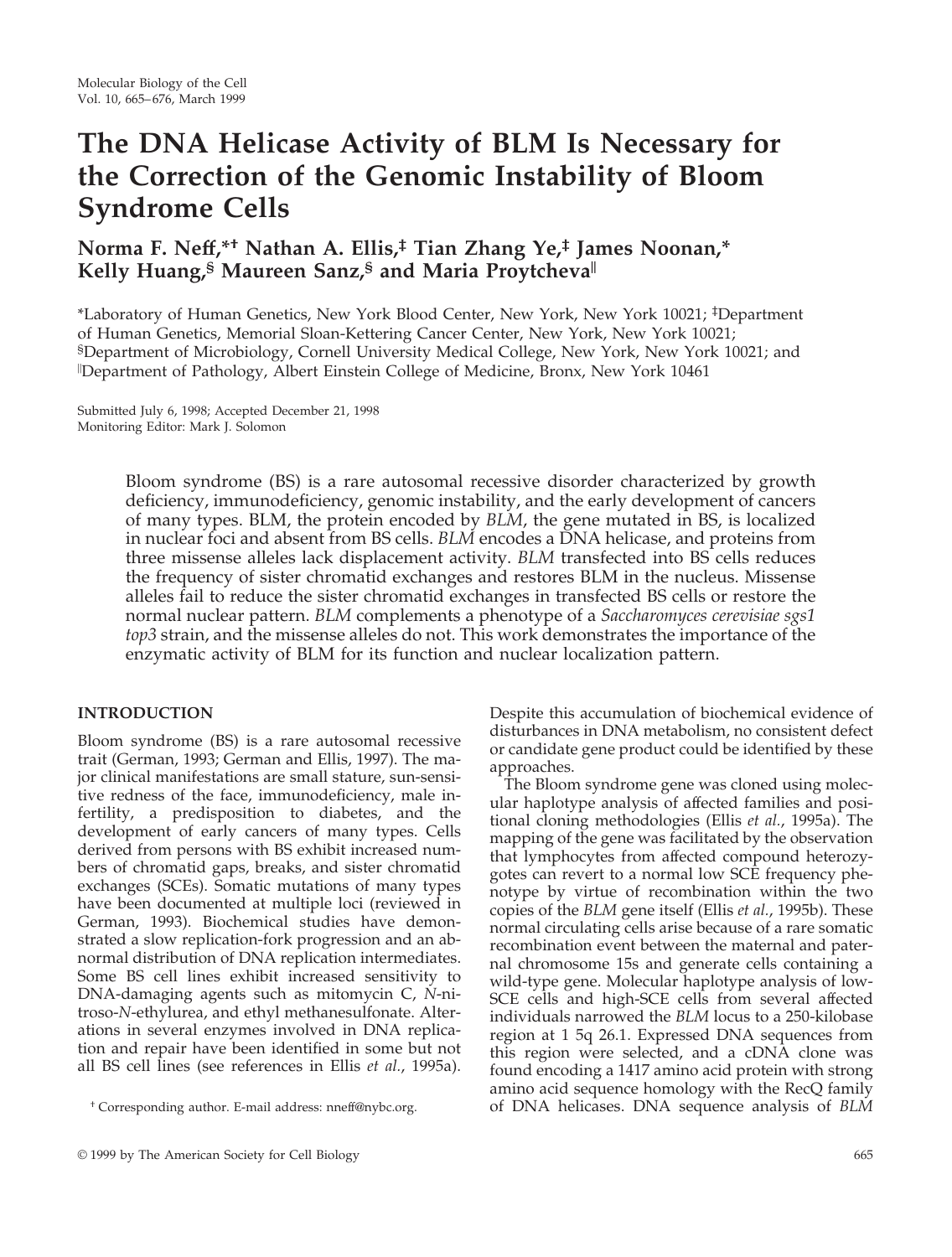cDNAs from persons with BS is consistent with recessive, loss of function mutations (Ellis *et al.*, 1995a).

The RecQ family members (Umezu *et al.*, 1984; Gangloff *et al.*, 1994; Puranam and Blackshear, 1994; Ellis *et al.*, 1995a; Watt *et al.*, 1995; Lu *et al.*, 1996; Yu *et al.*, 1996; Stewart *et al.*, 1997; Davey *et al.*, 1998) have seven conserved helicase motifs, inserted between unique N-terminal and C-terminal domains of variable size. The highest percentage of amino acid identities  $(-40\%)$  among these gene products is in the 350 amino acid helicase region. Recent database searches predict a small nucleic acid binding domain in the C-terminal regions of all of the members of the RecQ family (Morozov *et al.*, 1997), suggesting common DNA binding/recognition features in the two helicases as well as a region of limited identity (25%) C-terminal to the helicase domain in all the family members. A predicted 3' to 5' exonuclease domain has been identified in the N-terminal region of WRN (Mushegian, *et al.*, 1997) that is not present in the other large members of the family.

The BLM structure is similar overall in amino acid charge distribution and in size to Sgs1p from *Saccharomyces cerevisiae* (Gangloff *et al.*, 1994; Watt *et al.*, 1995; Lu *et al.*, 1996), the *Schizosaccharomyces pombe* Rqh1 gene product (Stewart *et al.*, 1997; Davey *et al.*, 1998), and the human WRN gene product (Yu *et al.*, 1996). The *S. cerevisiae SGS1* gene was identified by its physical and genetic interaction with three different topoisomerase genes (Gangloff *et al.*, 1994; Watt *et al.*, 1995; Lu *et al.*, 1996). Yeast cells containing *sgs1* mutations are viable but somewhat slow growing and hyperrecombinagenic (Gangloff *et al.*, 1994; Watt *et al.*, 1996). Significant numbers of spores are inviable, and an increase in mitotic nondisjunction is found (Watt *et al.*, 1996), suggesting a defect in the maintenance of genomic integrity. New data suggest a role for Sgs1p in maintaining the stability of rDNA repeats because the nucleolar structure appears to fragment prematurely in aging yeast cells containing *sgs1* mutations (Sinclair and Guarente, 1997; Sinclair, *et al.*, 1997). The *S. pombe* gene *rqh1* + was identified independently by two different genetic approaches. Cells containing *rqh1* mutations show a hyper-recombination phenotype and hydroxyurea (HÚ)-dependent cell cycle checkpoint defects or are UV-sensitive (Stewart *et al.*, 1997; Davey *et al.*, 1998). Persons with Werner syndrome are generally normal until the second decade of life, when they begin to show symptoms of a premature aginglike disorder (Epstein *et al.*, 1966). Cells from persons with Werner syndrome contain loss of function alleles of the *WRN* gene and show chromosome instability and an elevated frequency of somatic mutation (Hoehn *et al.*, 1975; Fukuchi *et al.*, 1989).

Research into the pathways of DNA repair and recombination in bacteria has led to the proposal by Galitski and Roth (1997) that the RecF pathway of which RecQ is a member is responsible for the recognition and repair of single-stranded gaps in the chromosome. A study of recombination events in bacteriophage lambda demonstrates a role for RecQ in reducing illegitimate recombinational events (Hanada *et al.*, 1997). The RecQ protein and most of the other members of the RecQ family of DNA helicases have the demonstrated ability to recognize and bind to single-stranded gaps in vitro and displace an oligonucleotide in the  $3'$  to  $5'$  manner (Umezu *et al.*, 1984; Puranam and Blackshear, 1994; Lu *et al.*, 1996; Gray *et al.*, 1997; Karow *et al.*, 1997; Bennett *et al.*, 1998). Studies of the yeast genes suggest that the larger members of the family may function during S phase to prevent recombinational events between repeated sequence elements in the genome that would lead to chromosomal entanglements. Therefore cells containing mutations in the largest members of the RecQ family have phenotypes consistent with the loss of function of an enzyme required for genomic stability. None of these larger gene products nor RecQ encodes an essential gene, and most cells lacking these gene products show alterations in recombination and genomic stability, suggesting that the DNA helicase activity of these proteins is important in maintaining chromosomal integrity.

## **MATERIALS AND METHODS**

#### *Plasmid Constructions*

*Escherichia coli Expression Vectors.* The *BLM* cDNA B3 (Ellis *et al.*, 1995a) was cloned into the *Xho*I site of the T7 RNA polymerasedependent expression vector pET14b (Novagen, Madison, WI) to create plasmid A3ET. This construction contains a six-histidine epitope tag at the amino terminus of BLM. A deletion of the C terminus of the *BLM* cDNA was made from plasmid A3ET by digesting with *Stu*I (nucleotide 1367) and *Bam*HI, followed by reclosure of the plasmid. This construction (pA3NET4) was used for antigen production (see below). Plasmid vectors were constructed using standard DNA technology (Sambrook *et al.*, 1989).

*Mammalian Expression Vectors.* The *BLM* cDNA R12 (Ellis *et al.*, 1995a) was cloned into the *Not*I site of mammalian expression vector pOPRSVI-CAT (Stratagene, La Jolla, CA), replacing the CAT gene. Three missense mutations were constructed in this normal *BLM* cDNA using a site-directed mutagenesis kit (Clontech, Palo Alto, CA). Position 672 (glutamate) was altered to arginine (A2089G) [5'-GCATAATTTTAGAACTAATCGGCTAGAGGCG-3'], position 695 (lysine) was changed to threonine (AG2157CC) [5'-CTGGAG-GTGGTACCAGTTTGTGTTACC-3'], and position 1055 (cysteine) was changed to serine (G3238C) [5'-CCTGATTTTTCTAAGAAA- $CACCC-3$ <sup>7</sup>].

*Yeast Expression Vectors.* The normal *BLM* cDNA B3 was inserted into the yeast expression vector pYES2 (Stratagene) behind the GAL1 promoter (pB3YES3). This *BLM* gene was modified at the 3' end to contain a six-histidine epitope tag (pC4YES3). Plasmids were introduced into yeast cells by LiOAc transformation (Golemis *et al.*, 1998). The missense mutation-containing genes, originally made in the mammalian expression vector (above), were moved into the yeast vector in a one-step procedure using plasmid gap-repair (Kunes *et al.*, 1987). Plasmid pC4YES3 DNA was digested with *Bgl*II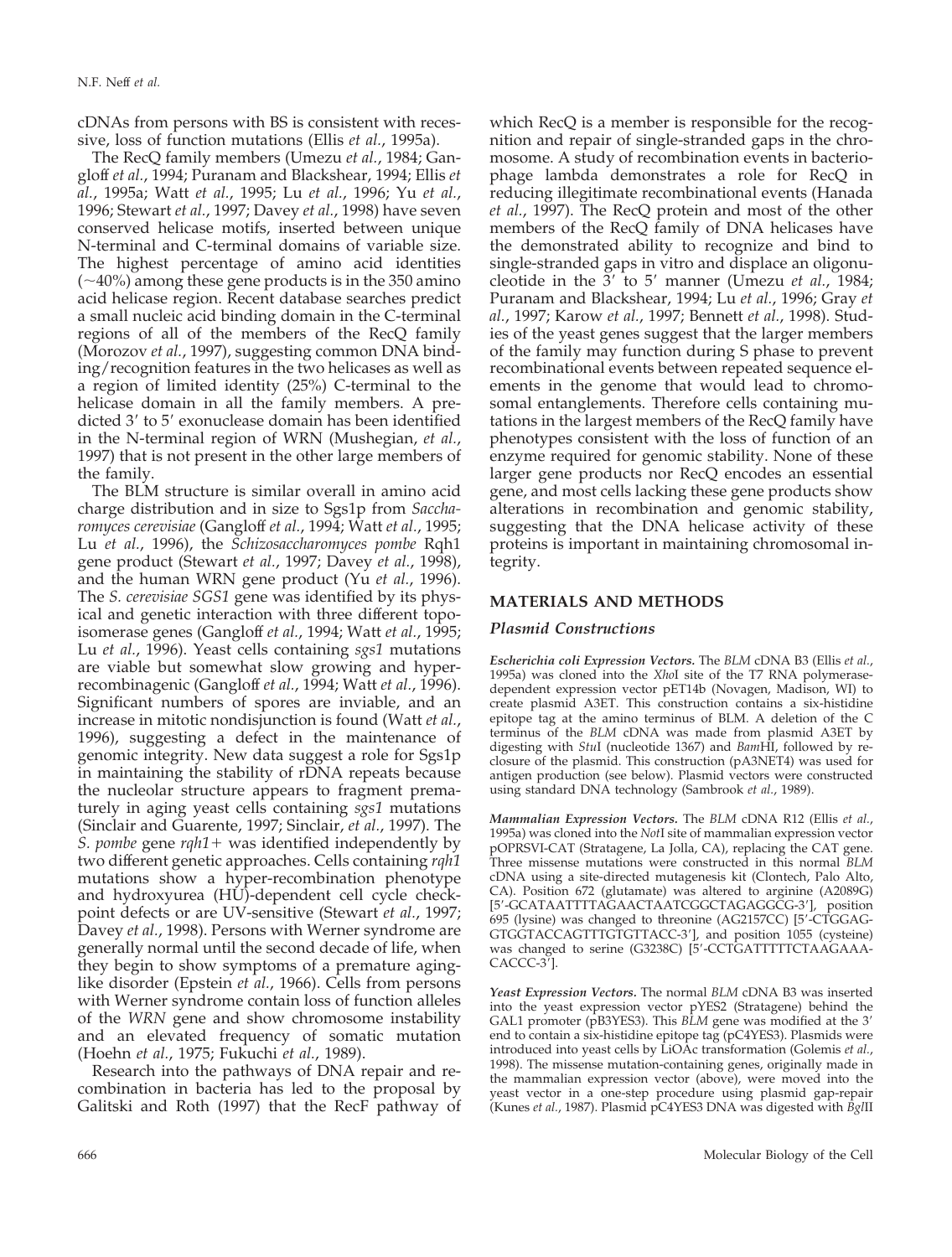and *Sall* to create a gap of  $\sim$ 2 kilobases within the *BLM* cDNA. The missense mutation constructions were digested with *Not*I to release the *BLM* cDNA from the vector sequences. Approximately equal amounts  $(1 \mu g)$  of digested yeast expression construction DNAs were mixed together and transformed into AMR61 cells. Ura $^+$  colonies were screened by PCR analysis and DNA sequencing to confirm the introduction of the missense alleles. This method was highly efficient because 20 of 20 clones analyzed by PCR and restriction mapping contained the new *Kpn*I site introduced by the K to T mutation, 2 of 2 analyzed by DNA sequencing picked up the Q to R mutation, and 3 of 4 contained the C to S mutation. Standard yeast media containing glucose or galactose was used (Sherman, 1991). HU was purchased from Sigma (St. Louis, MO). The *S. cerevisiae* strains used in this study are W3031a = *a ura3–1 trp1–1 can 1–100 ade2–1 leu2–3, 112 his3–11,15* (Thomas and Rothstein, 1989); AMR59 5 *a top1::LEU2 sgs1–3::TRP1 ura3–1 trp1–1 can1–100 ade2–1 leu2–3,112 his3–11,15*; and AMR61 = *a top3::HIS3 sgs1–3::TRP1 ura3–1 trp1–1 can1–100 ade2–1 leu2–3,112 his3–11,15* (Lu *et al.*, 1996). Growth rates were measured from 36 h cultures of transformed colonies in yeast minimal medium with 2% raffinose as the carbon source. The cultures of cells were diluted into yeast minimal medium containing 2% glucose or 2% galactose, supplemented with needed amino acids and adenine, at an  $A_{600 \text{ nm}}$  of ~0.1 to begin the experiment. When the optical density of the cultures began to increase (usually 2–3 h after dilution), time points for growth rates at 30°C were measured every 1–3 h up to 9 h.

#### *Fibroblast Cell Transfection and SCE Analysis*

Human fibroblast cell lines HG2855 (GM00637) SV40-transformed normal and HG2522 (GM08505) SV40-transformed Bloom syndrome were obtained from the Coriell Institute for Medical Research (Camden, NJ). HG2619 was generated in this laboratory from a piece of skin from a normal male using standard techniques (Korf, 1997). HG2940 is a fibroblast cell line generated from a piece of skin from a 3-y-old female with Bloom syndrome [(JePa) Bloom Syndrome Registry designation]. These cells were cultured in DMEM and 4 mM L-glutamine (Life Technologies, Gaithersburg, MD) supplemented with 10% fetal bovine serum (Hyclone, Logan, UT).

HG2522 cells (10<sup>5</sup>) were seeded into 35-mm tissue culture wells. After 48 h the cells were transfected with  $5 \mu$ g of plasmid DNA and 7.5  $\mu$ g of LipofectAMINE (Life Technologies) according to the supplier's recommendations. The cells were grown for 3 d in DMEM containing 10% FBS and then in the same medium plus 200  $\mu$ g/ml Geneticin (Life Technologies) until clones formed. Eight clones containing the normal BLM cDNA, seven clones with the control CATcontaining plasmid, and three of each of the BLM missense mutation genes were chosen for SCE analysis.

Differential staining of sister chromatids was modified from Goto *et al.* (1975). Cells were cultured in the presence of 10  $\mu$ M BrdU (Sigma) in the dark at 37 $^{\circ}$ C in 5% CO<sub>2</sub> for 48 h and subsequently were harvested by standard techniques. Slides made from the cell suspensions fixed in methanol:acetic acid (3:1) were allowed to air-dry overnight protected from light. Cells were stained with 50  $\mu$ g/ml Hoechst 33258 (Sigma) for 10 min and rinsed in distilled water. The preparations were mounted under a coverslip in citric acid-phosphate buffer at pH 7.0 and were exposed to a 150-W plant light (Durolite; Sylvania, St. Mary's, PA) for 1–2 h at a distance of 20–25 cm. Slides were rinsed in distilled water and stained in 2% Giemsa (Harleco, Wright Giemsa; EM Diagnostics, Gibbstown, NY) diluted in Gurr's buffer, pH 6.8, for 10 min. The slides were rinsed with water and allowed to air dry. Preparations were mounted in Permount (Fisher, Pittsburgh, PA).

#### *Expression and Purification of BLM*

Yeast cells (AMR61) transformed with plasmids containing the normal *BLM* cDNA and the missense alleles were grown at 30°C in yeast minimal medium (1× Yeast Nitrogen Base, Difco, Detroit, MI)  $1 + 2\%$  raffinose (Sigma)  $+ 50 \mu g/ml$  adenine, tryptophan, histidine, and leucine (Sherman, 1991). When the  $A600<sub>nm</sub>$  of the culture reached 0.3–0.6, the expression of BLM was induced by adding 2% galactose (Sigma). After 5 h, the cells were harvested by centrifugation and stored frozen at  $-70^{\circ}$ C.

All steps in the purification of BLM use Buffer A (50 mM HEPES, pH 7.5, 100 mM KCl, 10% glycerol, and 0.01% NP40) and are carried out at  $4^{\circ}$ C. Breaking buffer is Buffer A + 5 mM  $\beta$ -mercaptoethanol  $+$  1 mM PMSF  $+$  1 $\times$  "Complete" protease inhibitors (Boehringer Mannheim, Indianapolis, IN) added just before use. Cells were broken according to standard methods using acid-washed glass beads (Golemis *et al.*, 1998). The cleared crude lysate (10 ml of 5 mg/ml total protein) is applied to a small phosphocellulose column (P11, Whatman) (6  $\times$  1.5 cm diameter) equilibrated in breaking buffer. The column is washed with breaking buffer, followed by two washes of increasing NaCl steps (Buffer  $A + 150$  mM NaCl; Buffer  $A + 300$  mM NaCl). After initial load and wash with breaking buffer,  $1 \mu g/ml$  each leupeptin and pepstatin, and  $5 \text{ mM}$  benzamidine are substituted for the protease inhibitor mixture. The BLM elutes in Buffer  $A + 700$  mM NaCl. The high salt fractions containing BLM by silver staining or Western analysis (4 ml of 1–2 mg/ml total protein) are pooled and diluted with an equal volume of Buffer A. This fraction is bound to 0.2–0.5 ml of the Talon metal chelate chromatography resin (Clontech) by batch incubation. The resin is washed with wash buffer  $A + 400$  mM NaCl and buffer  $A + 1$  M NaCl. The metal resin is then washed with wash buffer  $A + 5$  mM imidazole and packed into a small column. The column is washed with five column volumes of buffer  $A + 10$  mM imidazole followed by a 20 mM imidazole wash. Elution buffer is  $A + 50$  mM imidazole (yield is  $\sim$ 1–5  $\mu$ g/l). Protease inhibitors were purchased from Boehringer Mannheim, protein reagents and apparatus were from Bio-Rad (Hercules, CA), and other reagents were from Sigma. Protein concentrations of final fractions are determined by comparison to a bovine serum albumin standard (1–100 ng/lane) on an 8% SDS polyacrylamide gel stained with silver (Bio-Rad).

#### *Helicase Assays*

*Oligonucleotide Displacement Assay.* The substrate for the reactions consists of a [32P]-labeled oligonucleotide of 17–54 bases in length annealed to Mp18 ssDNA. The substrate was separated from unincorporated nucleotides and unannealed oligonucleotides by use of a spin column (Bio-Rad 30 or Clontech 1000). Assays were performed at 37°C using published conditions (Seo and Hurwitz, 1993). The activity of the helicase was calculated as percentage displacement relative to 100% displacement, determined by heating one reaction tube to 95°C before running the 12% polyacrylamide gel (19:1) in  $1\times$  Tris borate–EDTA. The helicase displacement activity was quantitated using a Molecular Dynamics (Sunnyvale, CA) Storm PhosphorImager and Imagequant software. One unit of activity is that amount of enzyme that will displace 10% of the labeled oligonucleotide in 30 min at 37°C. Single-stranded Mp18 DNA was purchased from US Biologicals (Cleveland, OH) or New England Biolabs (Beverly, MA). Oligonucleotides were made by Life Technologies. The oligonucleotides used for the helicase substrates were<br>HS1 (5'-GTAAAACGACGGCCAGT-3'); HS2 (5'-CGACG-(5'-GTAAAACGACGGCCAGT-3'); GCCAGTGCCAAGCTTGCATGCCTGCAGGTCGACTCTAGGAT-3'); HS3  $[(dT)_{15}HS1]$ ; HS4 $[(dT)_{15}HS2]$ ; HS5 $[HS1(dT)_{15}]$ ; and HS6 $[(dT)_{15}$  $HS1(dT)<sub>15</sub>$ ]. The polarity of the BLM helicase activity was determined using oligonucleotide HS2 labeled at the 5' end with T4 polynucleotide kinase (Boehringer Mannheim) and  $[\gamma^{-32}P]ATP$ , and/or at the 3' end using Klenow polymerase (New England Biolabs) and [ $\alpha$ -<sup>32</sup>P]dCTP and dGTP to extend the length to 54 bases. This oligonucleotide spans the multicloning site of Mp18 DNA. Digestion with *Pst*I yields two endlabeled oligonucleotides of 26 and 28 bases situated at opposite ends. Reactions are quantitated as described above.

*DNA-dependent ATPase Activity.* This assay measures the DNAdependent hydrolysis of  $[^{32}P]$  P<sub>i</sub> from  $[\gamma^{32}P]$  ATP. One enzyme unit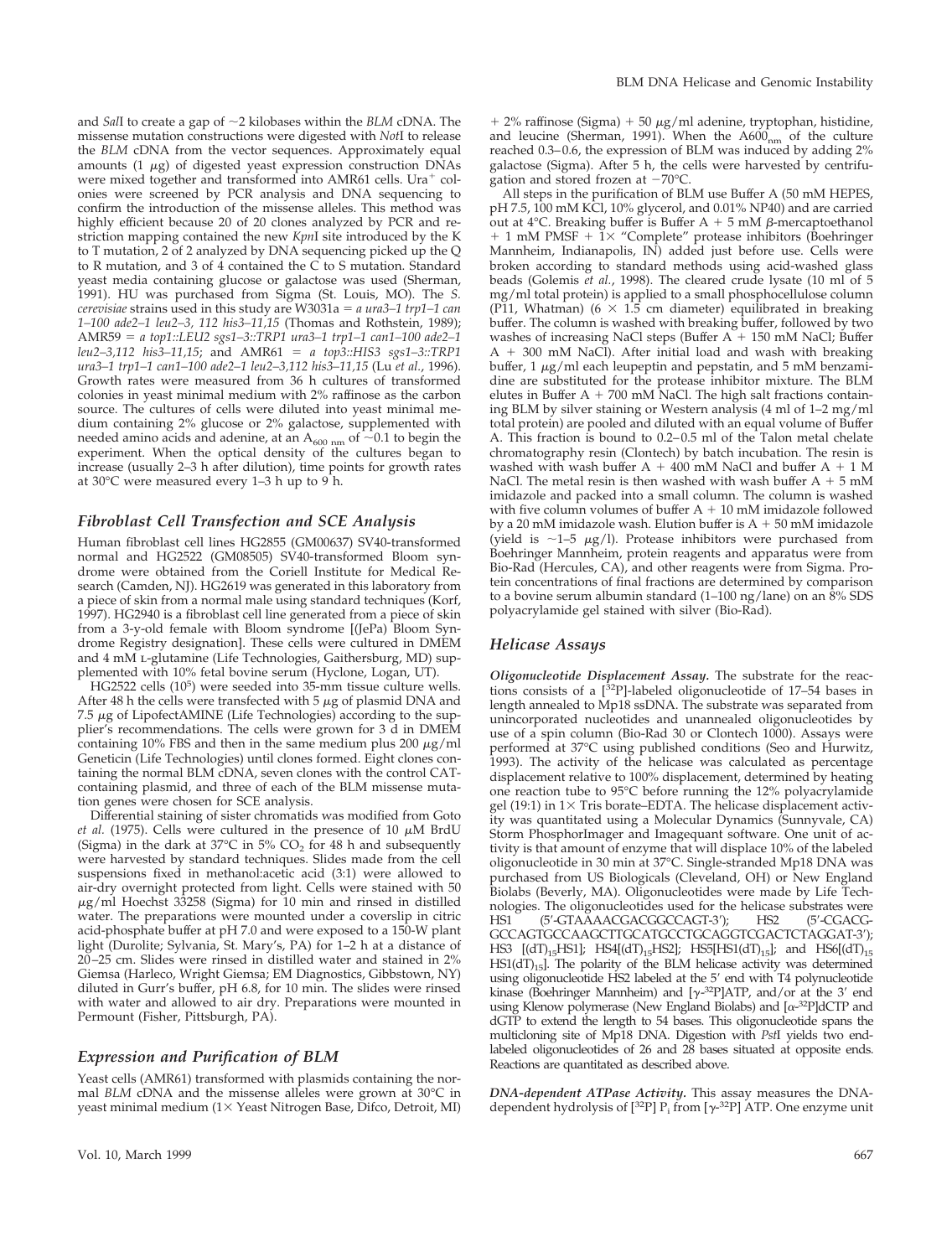is that amount of BLM that hydrolyzes 1 pmol of ATP per minute at 37°C with 1 mM ATP and 25 ng/ $\mu$ l poly dA:poly dT<sub>12</sub>. Reactions (25–100  $\mu$ l) were stopped by the addition of 5–20  $\mu$ l of 0.1 M EDTA, pH 8,  $+$  1% SDS. Aliquots (1  $\mu$ l) of the reaction were spotted on polyethyleneimine (Fisher) cellulose thin layer plates and developed in LiCl and formic acid as described (Seo and Hurwitz, 1993). Substrates were purchased from Sigma (herring sperm DNA) or Pharmacia (Piscataway, NJ) (poly dA:poly dT<sub>12</sub>). ATPase activity was quantitated using a Molecular Dynamics PhosphorImager. Calf intestinal phosphatase (Boehringer Mannheim) was used as a positive control for ATP hydrolysis.

#### *Antibody Production and Purification*

Plasmid A3NET3 contains the 5' end of the *BLM* cDNA from translation start to the *Stu*I site at nucleotide 1367. This T7 RNA polymerase-dependent construction (pET14b, Novagen) was expressed in *E. coli* BL21 (DE3) cells by induction with isopropyl- $\beta$ d-thiogalactoside (Studier *et al.*, 1990). The six histidine-tagged Nterminal region of BLM ( $\sim$ 45 kDa) was extracted under denaturing conditions and bound to Ni-NTA resin (Qiagen, Hilden, Germany) according to the supplier's recommendations. The antigen preparation was eluted in pH 4.5 buffer containing 8 M urea, neutralized with 1 M Tris-base, and stored frozen at  $-70^{\circ}$ C. Each rabbit received  $50-100 \mu$ g of the antigen preparation once every 4–6 wk, and after 3 mo they began to produce detectable antibodies against BLM. The immune sera was pooled at 4°C and mixed with an equal volume of saturated ammonium sulfate, pH 7.0. The 50% ammonium sulfate precipitate was collected by centrifugation, dissolved in a minimal volume of cold 1 $\times$  PBS, and dialyzed overnight at 4°C against 1 $\times$ PBS. The dialysate was collected and passed at 4°C over a Sepharose 4B column ( $\sim$ 1 ml) that contained 500  $\mu$ g/ml of bound antigen. The column was prepared from CNBr-activated Sepharose 4B (Pharmacia) activated and washed according to the manufacturer's recommendations. The column was washed with 10 column volumes of  $1\times$  PBS and eluted with 0.2 M glycine pH 3.5 buffer. The protein containing fractions were neutralized with 1 M Tris-base and stored at  $4^{\circ}$ C for daily use and at  $-20^{\circ}$ C for long-term storage (Harlow and Lane, 1988).

#### *Western Analysis and Immunofluorescence*

Cultured cells (10<sup>6</sup>-10<sup>7</sup>) were harvested and stored as frozen pellets at  $-70^{\circ}$ C. Whole-cell protein extracts were prepared by lysing the cells in 5 vol of RIPA buffer (Harlow and Lane, 1987) and  $1\times$ Complete protease inhibitors (Boehringer Mannheim) and 1 mM PMSF on ice. Protein concentrations of the cleared lysates were determined by the method of Bradford (1976) (Bio-Rad). Equal amounts of protein (20  $\mu$ g) were loaded onto each lane of a 5% SDS polyacrylamide mini-gel (Bio-Rad). After electrophoresis the proteins were transferred electrophoretically to Imobilon PVDF membranes (Millipore, Bedford, MA) overnight at 15 V in a Tris–glycine buffer (Harlow and Lane, 1987). The dried membranes were blocked in  $1\times$  PBS plus 5% nonfat dried milk and incubated with affinitypurified BLM antisera diluted in the same solution plus 0.1% Tween 20 (Sigma). The membrane was developed with the ECL detection system (Amersham) according to the manufacturer's instructions and exposed to BioMax x-ray film (Kodak, Rochester, NY).

Indirect immunofluorescence detection of BLM was performed on fibroblast cells grown on Fisher Superfrost Plus glass microscope slides (Fisher). The cells were fixed in methanol:acetone (1:1) at room temperature for 2 min. Slides were blocked with cold  $1\times$  PBS  $+$  0.5% BSA (Sigma)  $+$  0.2% cold-water fish gelatin (Sigma) for 1 h and stained with affinity-purified anti-BLM, followed by Texas Redconjugated donkey anti-rabbit secondary antibodies (Jackson ImmunoResearch, West Grove, PA). The slides were washed with  $1\times$  $PBS + 0.4\%$  Tween 20 and stained with DAPI using a published protocol (Harlow and Lane, 1987).

#### **RESULTS**

### *Expression of Transfected Normal and Mutant BLM cDNAs in Bloom Syndrome Cells*

Bloom syndrome cells have a high frequency of SCEs (German, 1993). This cytogenetic assay is diagnostic for BS and was used to determine whether the normal *BLM* cDNA was sufficient to reduce the frequency of SCEs in BS cells. Plasmid constructions containing a normal *BLM*, a control chloramphenicol acetyltransferase (CAT) gene, or missense mutant cDNAs were transfected into Bloom syndrome cells (HG2522). HG2522 is an SV40-transformed fibroblast cell line and is used for the present experiments because these cells have a high mitotic index for SCE assays and they transfect reproducibly. Stable cell lines were cloned from primary transfectant pools using limiting dilution and selection for resistance to G418 (Geneticin). The cell lines were evaluated for SCE and for the presence of BLM by immunofluorescence and Western analysis.

Stable transfection of the normal *BLM* cDNA reduced the mean number and range of SCEs in HG2522 cells (Figure 1). A report of the complete cytogenetic analysis of the transfection of the normal *BLM* cDNAs into SV40-transformed BS fibroblasts and BS lymphoblastoid cell lines will be published elsewhere (our unpublished results). Cells transfected with the control CAT gene or any of the three missense *BLM* genes failed to show reduction (Figure 1C). Two of the missense genes (Q672R and C1055S) were identified in affected individuals (Ellis *et al.*, 1995a), whereas the third (K695T) is a constructed mutation in the ATPbinding site  $(GKT/S)$  present in the first conserved helicase motif. These data demonstrate that stable transfection of the normal *BLM* cDNA lowers the high SCE phenotype of BS cells, and the three missense genes tested fail to alter the frequency of SCEs.

Normal human fibroblasts and BS fibroblasts were evaluated for BLM expression by indirect immunofluorescence and Western analysis (Figures 2 and 3). Normal human fibroblasts have variable amounts of nuclear localized BLM that is organized in both small foci and more diffuse patches (Figure 2A). SV40-transformed normal fibroblasts have more BLM than untransformed fibroblasts per microgram of total cell protein (Figure 3, lanes 1 and 2), and the nuclear staining pattern shows small foci and more of the patches (Figure 2B). BS cells, either fibroblasts (HG2940) or SV40-transformed fibroblasts (HG2522), lack nuclear staining with BLM antibody (Figure 2, C and D), and lack BLM by Western analysis (Figure 3, lane 5). The HG2522 cell line is derived from an Ashkenazi Jewish individual [42(RaFr) Bloom Syndrome Registry designation] and is homozygous for the *blm*Ash frameshift mutation (our unpublished results) (Ellis *et al.*, 1995a).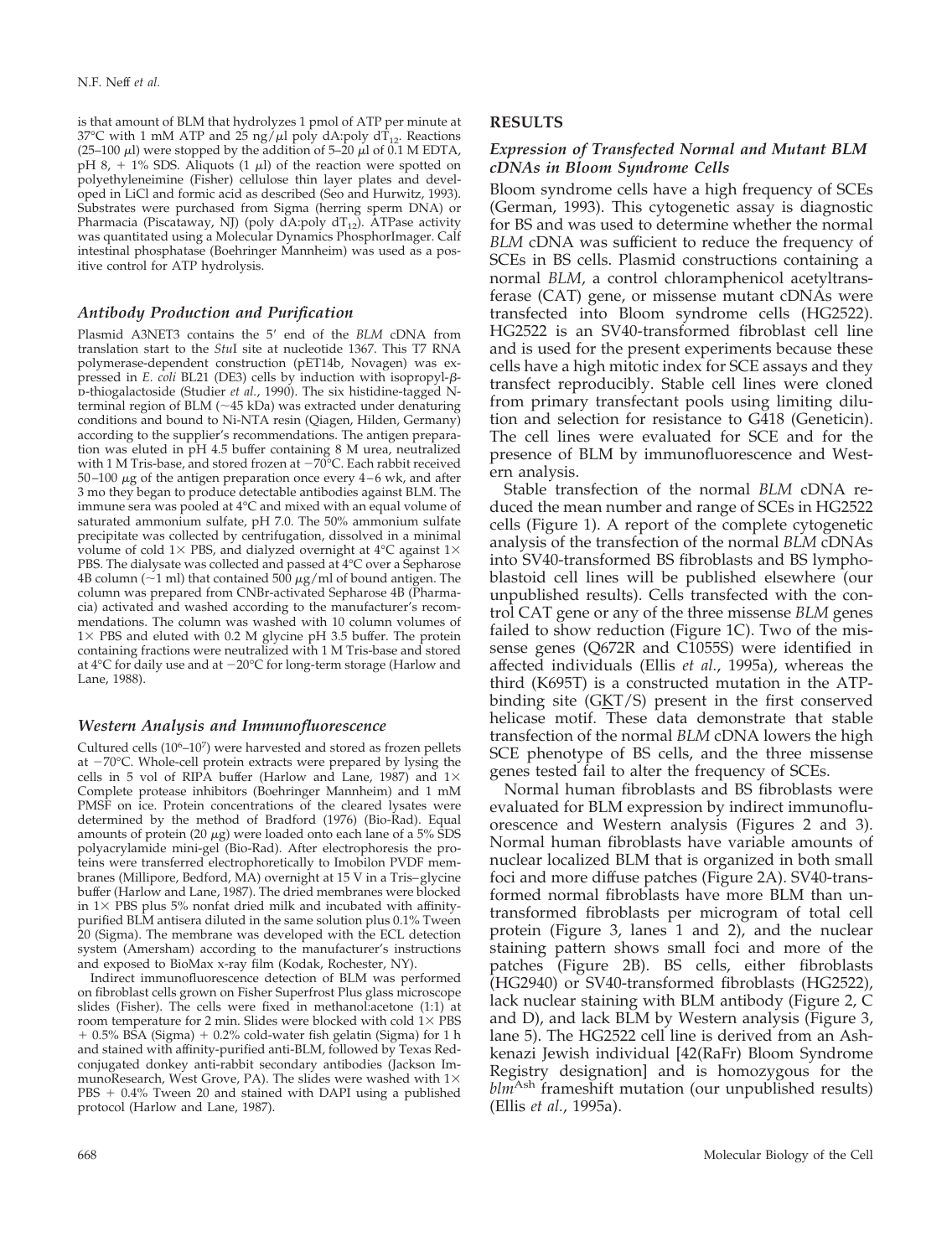



**SCEs per 46 Chromosomes** 

When the normal *BLM* cDNA is transfected into HG2522 cells, the nuclear staining with BLM antibody is restored (Figure 2E; Figure 3, lanes 3 and 4). The missense proteins are expressed in the stable cell lines **Figure 1.** SCE assay. (A) Metaphase chromosomes from SV40 transformed BS fibroblast cell line HG2522 differentially stained to show the high frequency of SCEs. (B) Metaphase chromosomes from SV40-transformed BS fibroblast cell line HG2522 transfected with the normal BLM cDNA. (C) A graphic display of the range and distribution of SCEs in the fibroblast cell lines transfected with cDNAs encoding normal and missense BLM proteins. The mean number of SCEs per 46 chromosomes and range are as follows: HG2522 (55 and 16–88); CAT (55 and 18–105); R12 [WT] (24 and 5–74); Q672R (71 and 38–104); K695T (59 and 33–98); and C1055S (67 and 39–100). The values reported for cell line HG2522 and for the R12-transfected line represent experimental baseline numbers for these cell lines. At least 25 metaphases were counted for each transfected cell line.

to a lesser extent than in the cells transfected with the normal *BLM* cDNA (Figure 3, lanes 6–8). The cells expressing the missense BLM proteins show a nuclear staining pattern with little or no focal concentration of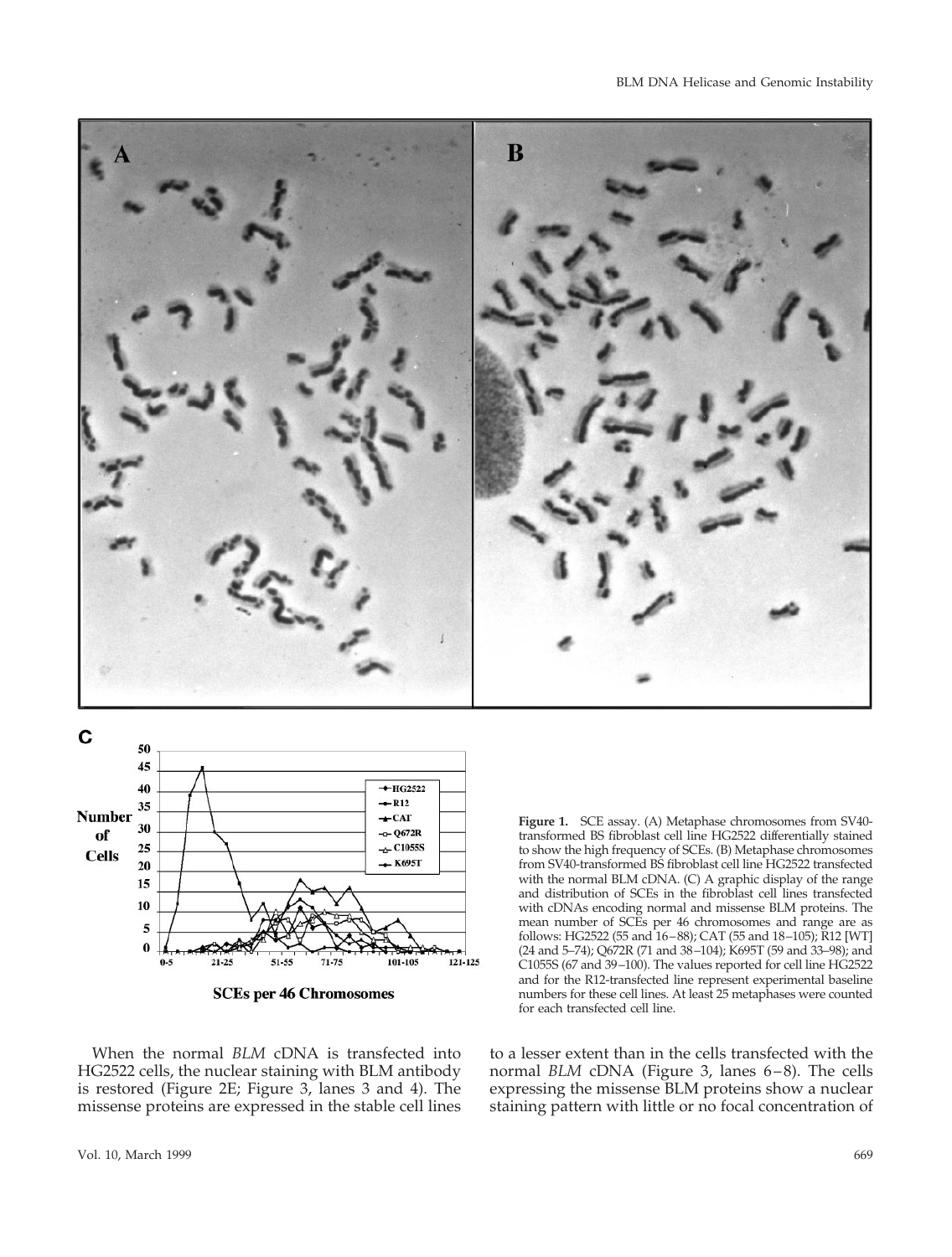

**Figure 2.** Indirect immunofluorescence study of BLM in the nucleus of normal, Bloom syndrome, and SV40-transformed human fibroblast cell lines. All cells are fixed and stained with BLM antibodies, followed by donkey anti-rabbit secondary antibodies conjugated to Texas Red. Cells in A–E are stained with DAPI. Cells in F–H are not stained with DAPI to show diffuse BLM staining. (A) Normal human fibroblasts (HG2619). (B) SV40-transformed normal human fibroblasts (HG2855). (C) BS fibroblasts (HG2940). (D) SV40-transformed BS fibroblasts (HG2522). (E) HG2522 transfected with the normal *BLM* cDNA. (F) HG2522 transfected with the Q672R cDNA. (G) HG2522 transfected with the C1055S cDNA. (H) HG2522 transfected with the K695T cDNA.

the antigen (Figure 2, F and G). The only foci seen in the nucleus of the cells transfected with the missense cDNAs are a few small dots. The cells expressing the C1055S allele have a diffuse nuclear distribution of this missense BLM protein. The missense proteins fail to reduce the SCEs and fail to localize in the normal pattern.



**Figure 3.** Western transfer analysis of BLM proteins in cell lines and transfected clones. Twenty micrograms of total cell protein were loaded on each lane, and proteins were displayed on a 5% SDS polyacrylamide gel and transferred to a PVDF membrane. Positions of molecular weight markers and BLM are indicated by arrows. Lane 1: SV40-transformed normal fibroblast cell line (HG2855); lane 2: normal fibroblast cell line (HG2619); lane 3: SV40-transformed BS fibroblast cell line (HG2522) transfected with the normal BLM cDNA (R12c41); lane 4: HG2522 transfected with the normal BLM cDNA (R12c45); lane 5: HG2522; lane 6: HG2522 transfected with the Q672R allele; lane 7: HG2522 transfected with the C1055S allele; lane 8: HG2522 transfected with the K695T allele.

## *Expression and Purification of Normal and Mutant BLM Proteins*

The normal *BLM* cDNA was cloned into the T7 RNA polymerase-dependent *E. coli* expression vector pET14b (Studier *et al.*, 1990). No evidence of production of BLM could be found in several *E. coli* strains tested. This construction was truncated to make a 45-kDa N-terminal fragment of BLM for antigen production.

The normal *BLM* cDNA was cloned into the yeast expression vector pYES2 (Stratagene) under control of the *GAL1* promoter. This high copy-number plasmid construction was transformed into *S. cerevisiae* AMR61 cells by complementation of the *ura3–1* mutation in the cells by the *URA3* gene on the plasmid. These cells contain *sgs1* and *top3* mutations as well (Lu *et al.*, 1996). The polyclonal rabbit BLM antibody was used to monitor the purification (Figure 4A). Small amounts of highly purified BLM could be recovered for assays (Figure 4, A and B).

The normal BLM purified from yeast had DNA helicase displacement activity (Matson and Kaiser-Rogers, 1990; Lohman and Bjornson, 1996) (Figure 4B). The size of the oligonucleotide (17–54 bases) or the presence of a 5' or 3' poly( $dT$ )<sub>15</sub> nonhomologous tail had no affect on the activity. All substrates tested are used equally well by the enzyme  $(6 U/ng)$ . The activity is dependent on time of incubation and amount of enzyme and ATP (or dATP) and is inhibited  $>95\%$  by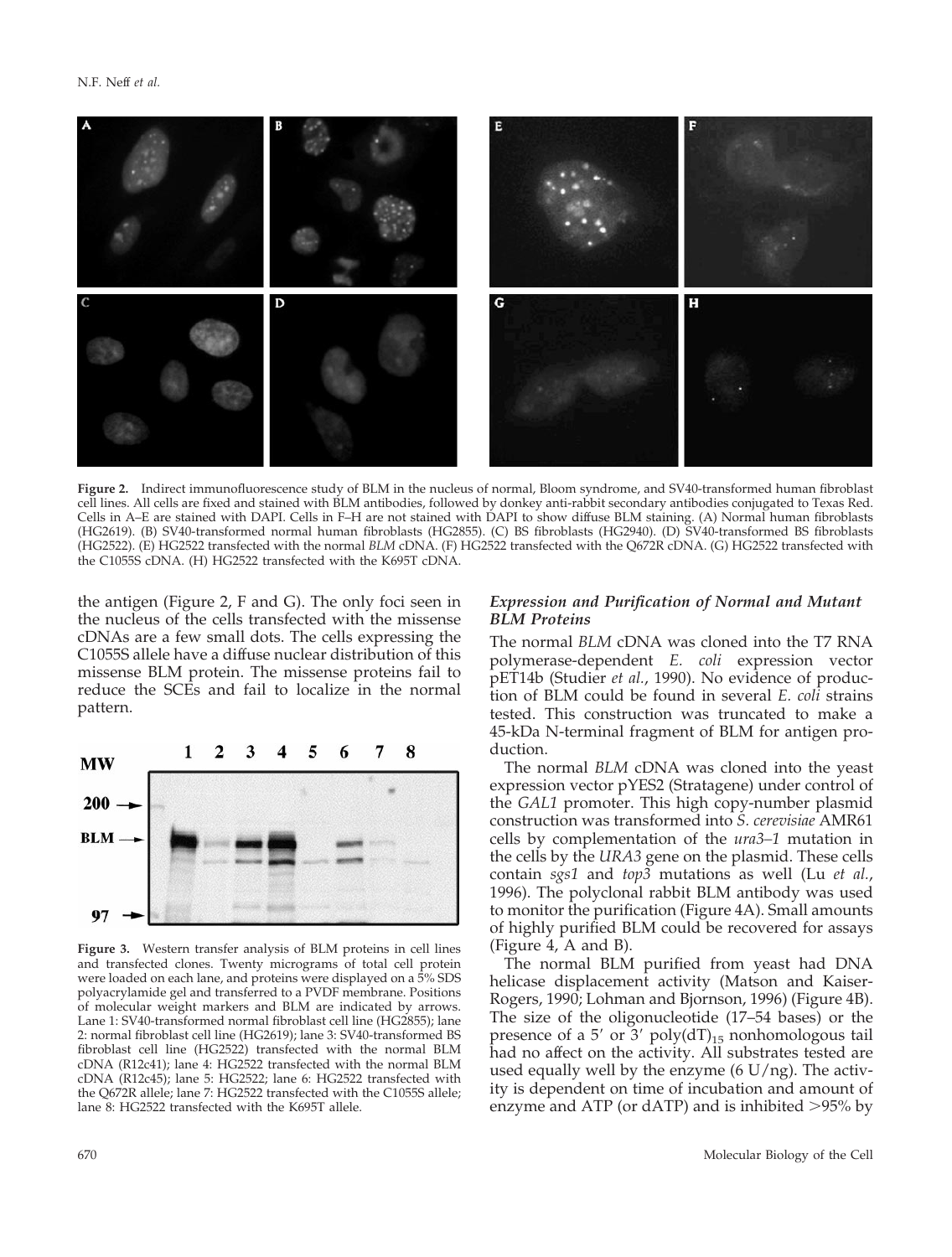

**Figure 4.** Purification and DNA helicase activity of BLM. (A) Isolation of normal and missense proteins of BLM. The left panel (lanes 1–4) contains isolated BLM proteins transferred to a PVDF membrane and reacted with the BLM antisera. Equal amounts of recovered protein are loaded in each lane. The right panel is a silver-stained polyacrylamide gel of the isolated proteins (lanes 5–8). Equal volumes of equivalent fractions from each preparation are loaded to show relative recoveries of the different proteins from yeast strain AMR 61. Molecular weight markers are indicated on the left. Lanes 1 and 5 contain normal BLM; lanes 2 and 6 contain Q672R missense protein; lanes 3 and 7 contain C1055S missense protein; lanes 4 and 8 contain K695T missense protein. (B) Helicase activity of the normal and missense BLM proteins. Displacement activity is measured using a 3' end-labeled oligonucleotide 54 bases long annealed to ssMp18 DNA. Lanes marked 0 and  $\Delta$ 95–5 are the substrate (no enzyme) and the product (substrate heated at 95°C for 5 min). Each reaction contains 1 ng of recovered protein: lanes 2 and 3, normal BLM; lanes 4 and 5, missense Q672R BLM; lanes 6 and 7 missense C1055S BLM; lanes 8 and 9 missense K695T BLM. (C) Polarity of the BLM helicase. The direction of movement of the BLM helicase was evaluated using a substrate digested with *Pst*I that creates two oligonucleotides of different sizes at opposite ends of the long ssMp18 DNA. In experiment PstA, both ends of the same substrate molecule were labeled (5' and 3') before digestion with *PstI*, and in PstB two different substrate molecules were labeled either at the 5' or the 39 end, digested with *Pst*I and equal amounts of each mixed together in the reaction tubes. Assays were quantitated with a Molecular Dynamics PhosphorImager. (D) Comparison of helicase activities of normal and missense BLM proteins. Displacement activity and DNA-dependent ATPase specific activity is shown as a percentage of normal protein activity.

substitution of a nonhydrolyzable analogue of ATP [adenosine-5'-O-(3-thio)triphosphate]. The BLM preparations have DNA-dependent ATPase activity (7 U/ng). The activity is stimulated equally well by  $1 \mu$ g of single-stranded Mp18 DNA and poly(dA): $p(dT)_{12}$ .

The polarity of the DNA helicase activity of BLM was evaluated using two short-labeled oligonucleotides annealed to a long linear single strand. The RecQ DNA helicases are thought to recognize and bind to the long single-stranded gap between the two oligonucleotides and displace preferentially one of the two test oligonucleotides (Matson and Kaiser-Rogers, 1990; Lohman and Bjornson, 1996). The helicase substrate HS2 anneals to the polylinker region of Mp18 ssDNA, creating a small duplex region. The oligonucleotide is labeled on the  $5^7$  and/or 3' ends and di-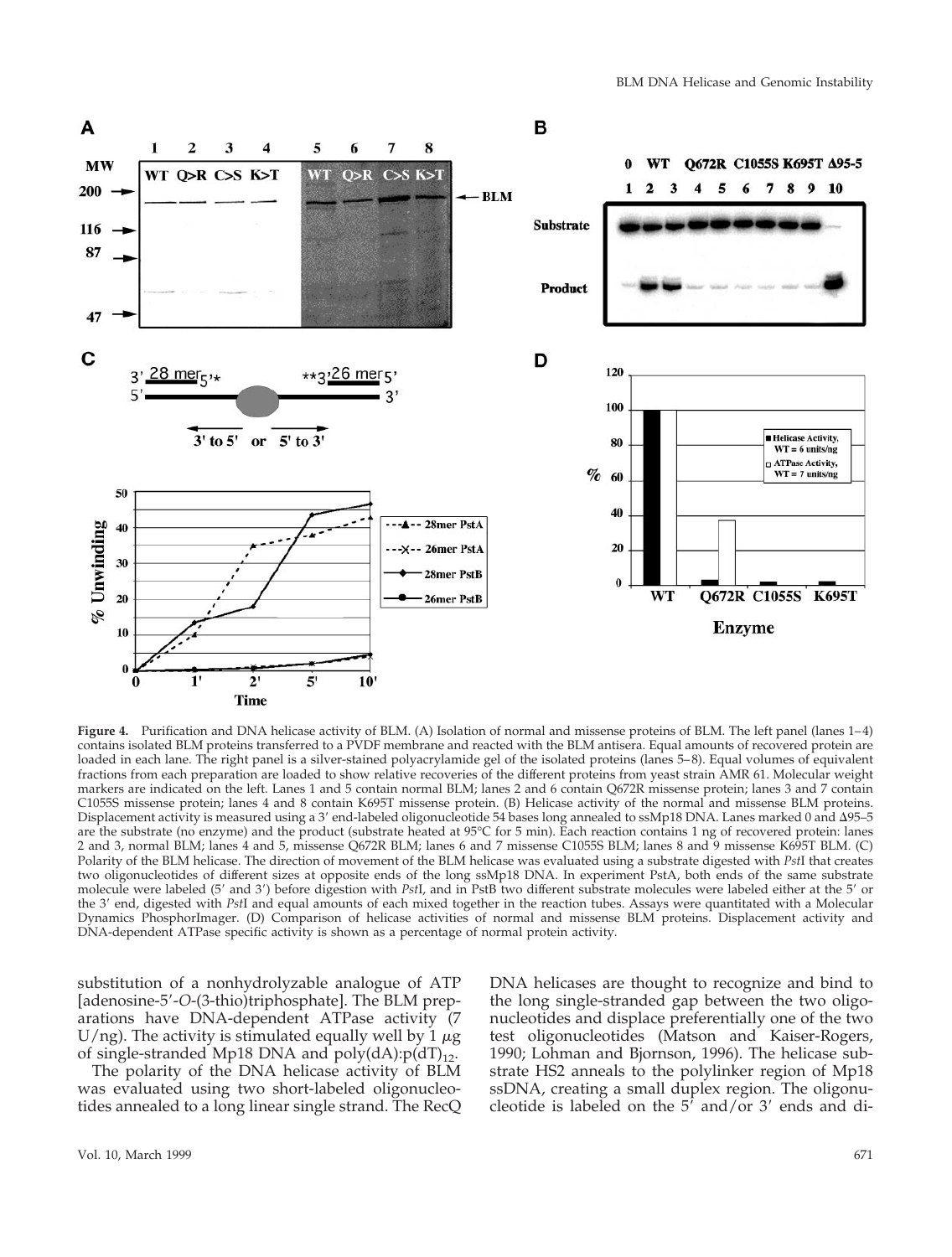gested with restriction enzymes to create two endlabeled oligonucleotides annealed to the linearized long single-strand DNA. The BLM helicase preferentially displaces the 28 mer versus the 26 mer in the *PstI*-digested substrate consistent with a 3' to 5' movement relative to the long single-stranded linear molecule (Figure 4D). In experiment PstA, both ends of the same substrate molecule were labeled and then digested with *Pst*I. In experiment PstB, the two ends were labeled independently, and the substrates were digested with *Pst*I and mixed together in equal amounts. Results were similar for both substrates.

The three genes encoding the missense alleles of *BLM* were expressed, and the mutant proteins were purified (Figure 4, A and B). These genes contain single amino acid substitutions constructed in the mammalian expression vector pOPRSVI using oligonucleotide-directed mutagenesis. These cDNAs were cloned directly into the yeast expression vector using yeast plasmid gap repair (Kunes *et al.*, 1987), replacing the normal *BLM* gene. Small amounts of each missense protein were purified (Figure 4, A and B), and in two independent experiments each preparation tested lacked helicase displacement activity (Figure 4C). Each preparation had  $\sim$ 1% the specific activity of the normal protein, indicating some potential contamination of the preparations with a yeast helicase or another DNA-binding protein (Figure 4D). The Q672R protein has DNA-dependent ATPase specific activity  $(2.7 \text{ U}/\text{ng})$ . The other two missense protein preparations have less than measurable amounts of DNAdependent activity  $(< 1 \text{ U}/\text{ng}).$ 

These data demonstrate that the amino acid substitutions found in the two *BLM* genes from individuals with BS are loss-of-function mutations and not amino acid polymorphisms. Alteration of the conserved ATP-binding motif at amino acid 695 (GKT to GTT) abolishes the enzymatic activity of the protein. These results demonstrate that the normal and missense proteins are expressed in AMR61 cells as stable soluble proteins, because they are recovered in approximately equal yields (Figure 4B) with a slight bias toward recovery of the inactive proteins (C1055S and K695T). The BLM proteins are isolated from a yeast strain containing *sgs1* and *top3* mutations because this strain grows well, will not form potential BLM/Sgs1p heterodimers, and allows investigation of the phenotype that *BLM* might have in yeast.

## *Partial Complementation of a Phenotype of an S. cerevisiae sgs1 top3 Strain by BLM*

The plasmids containing the normal *BLM* cDNA, the vector pYES2, and pSGS1 were transformed into the wild-type parental strain W3031a (Thomas and Rothstein, 1989), AMR61 (*sgs1 top3*), and AMR59 (*sgs1 top1*) cells (Lu *et al.*, 1996). AMR61 grows as well as W3031a

**Table 1.** Doubling times for yeast strains

|                      |               | Doubling time (h) |          |          |
|----------------------|---------------|-------------------|----------|----------|
| Yeast strain         | Carbon source | $+pYES2$          | $+pSGS1$ | $+$ pBLM |
| W3031a (WT)          | Glucose       | 1.8               | 2.6      | 3.1      |
|                      | Galactose     | 5.3               | 6.2      | 6.4      |
| AMR $61$ (sgs1 top3) | Glucose       | 2.4               | 8.2      | 3.3      |
|                      | Galactose     | 5.5               | 12.5     | 19.7     |
| $AMR59$ (sgs1 top1)  | Glucose       | 5.1               | 3.3      | 6.2      |
|                      | Galactose     | 10.1              | 6.8      | 14.9     |

(Table 1), because the *sgs1* mutation suppresses the *top3* slow-growth phenotype (Gangloff *et al.*, 1994). AMR59 grows poorly relative to W3031a (Table 1) because the loss of Top1p combined with an *sgs1* mutation may place additional demands on the essential Top2p in haploid yeast cells (Lu *et al.*, 1996). When yeast Sgs1p is restored in these strains the phenotypes reverse, i.e., AMR59 grows well (doubling time of 5 h goes to 3 h in glucose) and AMR61 grows poorly (2 h converts to 8 h). The expression of Sgs1p (under control of its own promoter on a high copy-number plasmid) does slow the growth of W3031a but not greatly (doubling time 2 vs. 3 h in glucose).

When BLM is expressed in these strains under control of a galactose-inducible promoter, the growth of W3031a in galactose is not greatly affected (Table 1). AMR59 grows in galactose more slowly (10 h without BLM and 15 h with BLM), and AMR61 grows much more slowly (5 h vs. 20 h). The expression of BLM under these conditions mimics the effect of Sgs1p expression in AMR61 cells but not in AMR59 cells. Expression of BLM in AMR59 slows growth rather than enhancing it, as does Sgs1p. BLM may have just enough structural identity with Sgs1p to interfere with yeast Top3p function and provide additional demands on the activity of Top2p in these cells in which Top1p is absent. These data show that *BLM* partially complements the phenotypes associated with *sgs1* mutations in *S. cerevisiae*.

The slow growth phenotype is difficult to work with because suppressors arise frequently (Gangloff *et al.*, 1994; Lu *et al.*, 1996). To find a more stringent phenotype for screening *BLM* alleles and potentially for selecting new mutations in *BLM*, the AMR61 strains were tested on medium containing HU, based on the observation that an HU-dependent checkpoint phenotype is seen in strains of *S. pombe* that contain mutant *hus2* alleles (Stewart *et al.*, 1997) and some *rad12* alleles (Davey *et al.*, 1998) of the *rqh1* + gene.

Strain AMR61 can grow in the presence of HU under the conditions used here (Figure 5, row A). Wildtype strains such as W3031a can grow at 100 mM HU (our unpublished results). When Sgs1p is restored, the cells fail to grow with increasing HU (Figure 5, row B).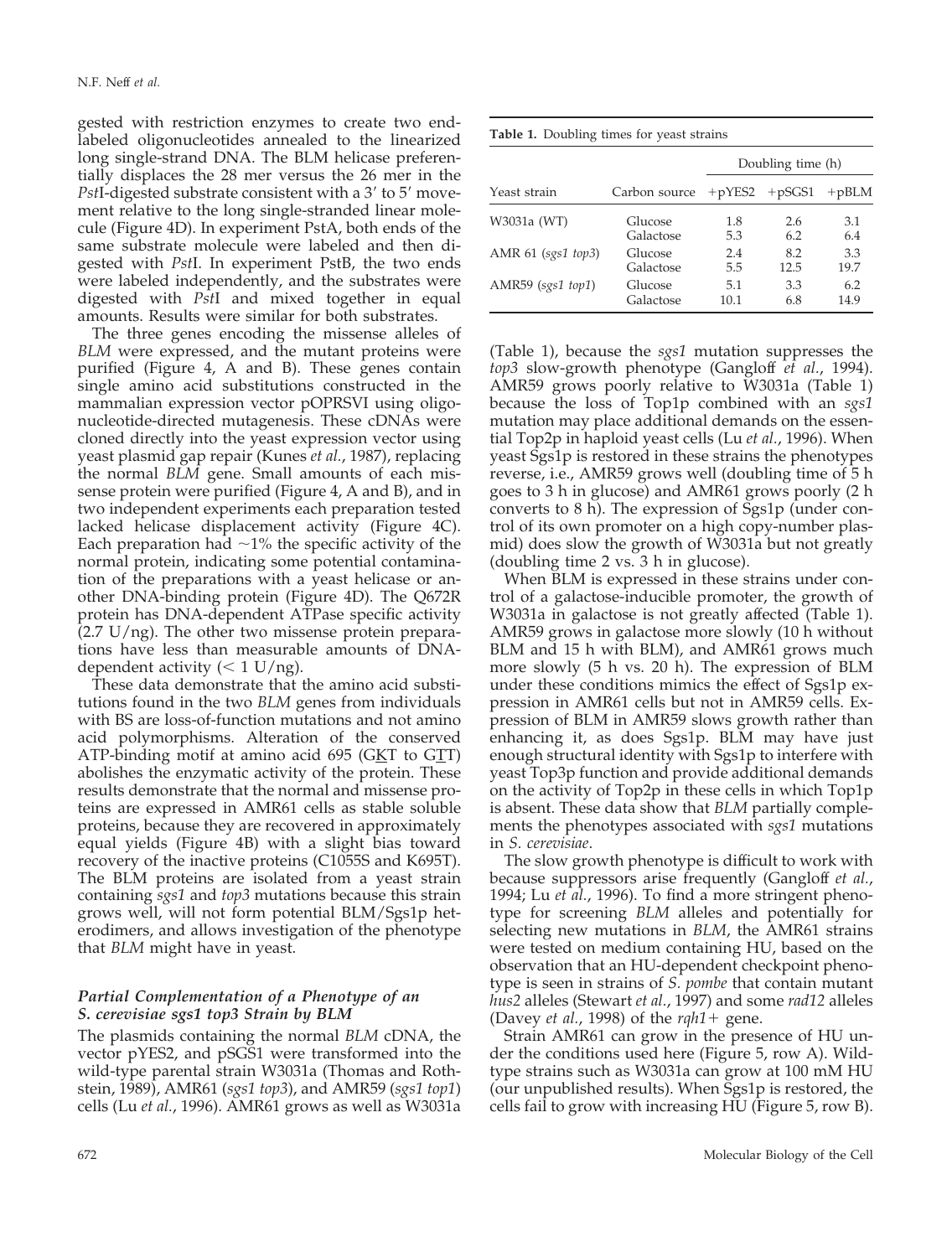

**Figure 5.** BLM complements a phenotype of a *sgs1 top3 S. cerevisiae* strain. Yeast strain AMR61 (*sgs1 top3*) was transformed with plasmids pYES2, pSGS1, and pC4YES3 (normal *BLM* cDNA under *GAL1* control), as well as with missense alleles of *BLM* under galactose control. Colonies were picked into microtiter wells, replica-plated onto minimal plates with galactose as the carbon source, and incubated at 30°C for 5 d. A comparison of the growth efficiency of these strains on increasing concentrations of hydroxyurea (HU) is shown. Each row displays six colonies from the transformation plates. Row A = +pYES2; row B = +pSGS1; row C = +pC4YES; row E = +pQ672R/BLM; row F = +pC1055S/BLM; row G = +pK695T/ BLM.

Expression of the *BLM* cDNA has a similar effect and affects the cell growth at a lower concentration of HU (Figure 5, row C). AMR61 cells expressing the missense alleles grow on HU plates as well as with the vector alone (Figure 5, rows E–G). Because the strains expressing the missense alleles of *BLM* grow on HU plates and the normal gene does not, the helicase activity of BLM is necessary for this phenotype in *sgs1 top3* yeast cells.

### **DISCUSSION**

This work documents assays for the function of the normal *BLM* cDNA in human cells, in yeast cells, and in enzymatic assays. Transfection of the normal *BLM* cDNA reduces the high SCE phenotype of BS cells. Similar results have been observed previously (Giesler *et al.*, 1997). Transfection of the normal cDNA restores BLM to the nucleus of BS cells. BLM has enzymatic properties in vitro consistent with its predicted membership in the RecQ family of DNA helicases. Similar results have been reported previously (Karow *et al.*, 1997). Two missense alleles of *BLM* found in individuals with clinical BS (Ellis *et al.*, 1995a) encode fulllength BLM protein that lacks helicase displacement activity in vitro and fails to reduce the high-SCE phenotype of BS cells, as does a constructed missense mutation disrupting the helicase ATP-binding site. In *S. cerevisiae* the expression of the normal *BLM* cDNA from a strong inducible promoter can complement the growth phenotype of an *sgs1 top3* strain but not that of an *sgs1 top1* strain. In *sgs1 top3* cells, expression of Sgs1p or BLM creates an HU-sensitive growth phenotype. This phenotype is dependent on expression of a helicase-competent *BLM* gene.

Normal and missense proteins are recovered from AMR61 cells as stable, soluble proteins in approximately the same yield. This suggests that the missense proteins fold close to the normal conformation because yeast cells do not degrade them differentially relative to normal or package them into an insoluble form. The Q673R missense protein has 37% of the DNA-dependent ATPase specific activity of the normal protein, demonstrating that it retains some normal function and therefore must be close to normal conformation.

Antibodies raised against the N-terminal region of the BLM cDNA sequence are used here to demonstrate the nuclear localization of BLM, its focal arrangement in the nucleus, and its absence from cells derived from persons with BS. This reagent allows the evaluation of BS cells transfected with different *BLM* alleles. The focal organization of BLM is restored to BS cells by transfection of the normal BLM cDNA. Missense alleles in BLM are expressed in variable amounts in the different stable transfected cell lines and fail to localize in the numerous bright, discrete nuclear foci that are seen by immunofluorescence analysis of normal human cells. The significance of this focal pattern of localization of BLM in the nucleus of human cells remains to be determined. The lack of extensive amino acid identities between the N- and C-terminal domains of BLM and WRN, and the profound differences between the clinical phenotypes of the affected individuals (German, 1993; Epstein *et al.*, 1996), suggest specialized roles or different cellular locations for these two helicases. Recently WRN has been shown to be present in the nucleolus of human cells, a location distinct from the major sites of BLM localization (Marciniak *et al.*, 1998), a finding consistent with this hypothesis.

Differences were seen among cloned cell lines derived from HG2522 cells transfected with the three different missense alleles. These cell lines express *BLM* genes from a strong constitutive promoter (RSV) and were selected for good growth in culture. The plasmids encoding the two missense alleles found in BS individuals, Q672R [139(ViKr)] and C1055S [113(DaDe)], transfected nearly as well as the normal *BLM* cDNA. The three missense alleles of BLM studied here alter amino acids that are either conserved in all family members (Q672R and K695T) or in the ex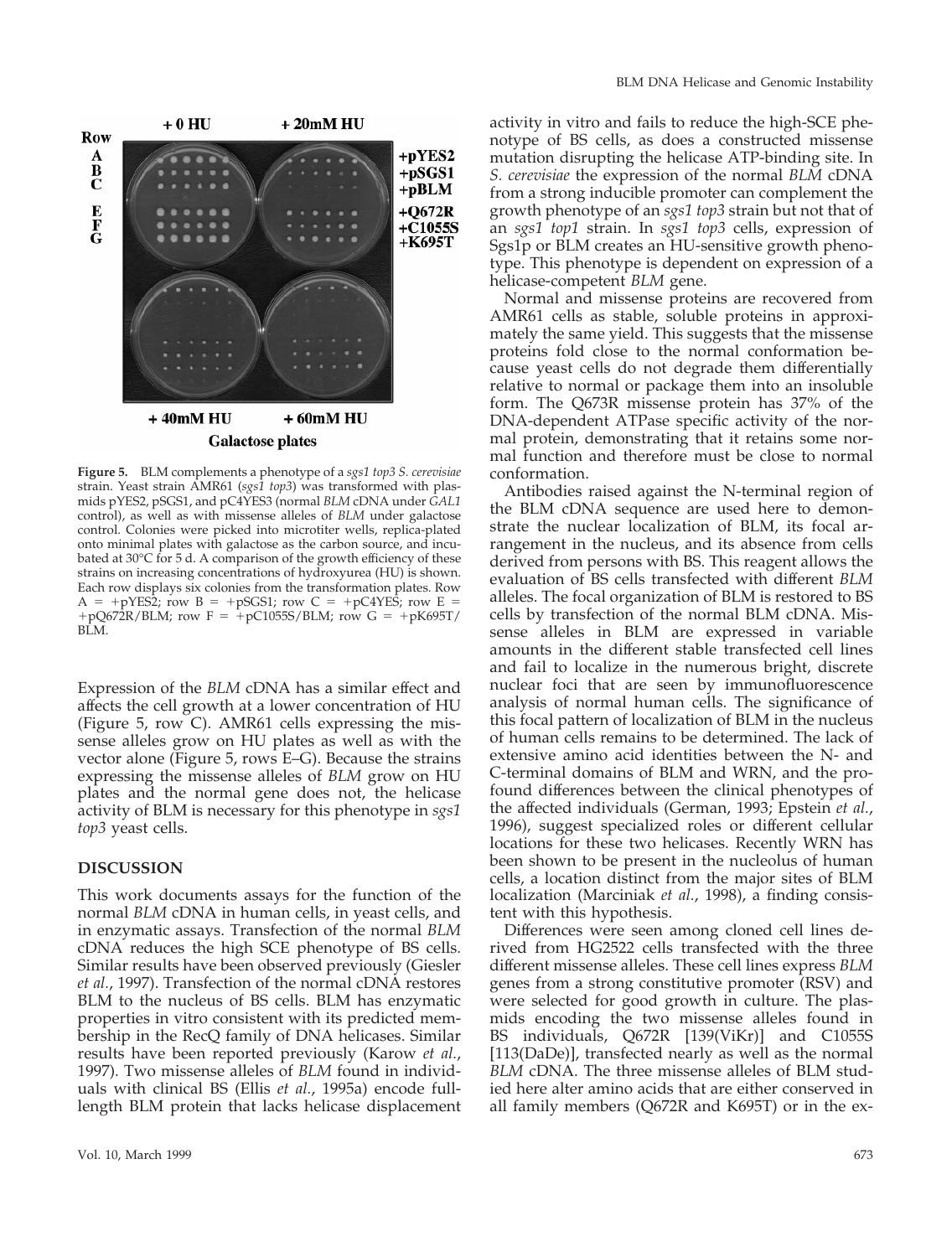tended C-terminal homology domain (C1055S). The C1055S missense allele showed stable accumulation of full-length BLM, but the protein was present in a diffuse overall nuclear staining pattern. The cells transfected with the Q672R missense allele showed a diffuse pattern and few small dots. These cloned cell lines expressing the Q672R and C1055S missense proteins grew fairly well and generated multiple stable cell lines (six of six). In contrast, most of the cell lines transfected with the helicase domain knockout allele (K695T) died in culture (five of six and three of six in two independent transfection experiments) and express very little stable protein. The K695T mutation may potentially function as a dominant negative mutation. What BLM is present in these surviving cells appears to be in a few small dots per nucleus or diffusely localized. These observations suggest that the Q672R and K695T missense proteins can assemble into a small number of focal nuclear structures but fail to form as many nuclear foci as the normal BLM gene product does.

Because the missense proteins are found in lower amounts in these stable transfected cell lines relative to normal BLM, the failure to reduce the high SCE phenotype may be due simply to the lower concentration of these proteins in the selected cell lines rather than the loss of BLM function. Another factor in this analysis is the stable focal localization of the normal protein and the generally diffuse pattern seen with the missense proteins. BLM may function in these nuclear foci, and the failure of the missense proteins to localize into or form these numerous structures may be the reason for their failure to reduce the SCEs. The missense alleles may accumulate in HG2522 cells to a lesser extent than normal BLM and fail to be incorporated into nuclear foci because they are not recognized by a protein partner because they are not folded properly. Misfolding of the missense proteins would create an unstable molecule that would likely be targeted for proteolysis; however, the proteins are expressed in yeast cells as soluble proteins to approximately the same yield, and the Q672R missense protein retains some enzymatic activity in vitro. This indicates that the overall structure of these proteins is likely to be close to normal. They may fail to be localized focally and accumulate to the same stable concentration as normal BLM if the incorporation of BLM molecules that are inactive but of normal conformation may form poisonous complexes that are dispersed or unstable in the nucleus. The K695T missense protein is especially deleterious to the cells used in this study. This missense gene was constructed in vitro, whereas the other two missense alleles are found in affected individuals, consistent with the transfection efficiency in vitro. The stability of the mutant proteins in yeast cells, the immunofluorescent results, and the transfection data support the idea that the activity and location of the

missense BLM proteins and not simply the lower concentrations of these proteins are the essential features of the failure to reduce the SCEs in BS cells.

DNA helicases, like topoisomerases and other enzymes that manipulate DNA strands, can be disruptive if unregulated. The activity and localization of these enzymes must be controlled to prevent collisions with polymerases and alterations of DNA topology that might disrupt gene expression. Other circumstantial evidence that supports the idea that defective RecQ helicase proteins are deleterious to the cell is the fact that the nuclear localization signal of both WRN and BLM is found in the last 100 amino acids of these large proteins, suggesting a cellular safety mechanism such that mutant helicases arising from translational stop signals can never be nuclear-localized (Kaneko *et al.*, 1997; Matsumoto *et al.*, 1997).

In *sgs1 top3 S. cerevisiae* cells the HU-sensitive phenotype seen when Sgs1p or BLM is expressed may reflect an enhanced rate of ectopic recombination occurring in these cells because HU depletion of deoxynucleotide triphosphate pools causes stalled and broken replication forks (Vassilev and Russev, 1984; Kuzminov, 1995). The stalling of the replication forks can create additional single-stranded regions in cells allowing the entry of these helicases into the DNA duplex, creating additional single-stranded DNA that can invade a neighboring DNA duplex, especially a sister chromatid. The three missense alleles of *BLM* that lack in vitro helicase activity do not confer this HU-sensitive phenotype, demonstrating that the helicase activity of BLM is required. These additional recombination events may not be resolved in a timely manner such that cells enter mitosis with entanglements, as is thought to occur in the *rqh1-h2* (*hus2*) mutants of *S. pombe* (Stewart *et al.*, 1997). It is possible that S and G2 cell cycle checkpoints that monitor the completion of DNA replication and block mitosis in the presence of DNA damage fail to recognize unresolved recombination junctions between sister chromatids as damage or as potentially deleterious. Failure to resolve these events in BS cells in a timely and efficient manner could lead to an elevated frequency of nondisjunction and somatic mutation by an errorprone repair mechanism.

Other models for the function of this helicase include a role during S/G2 phase to help remove singlestranded DNA created by replication slippage (Schachman *et al.*, 1960) in AT-rich repeated-sequence elements that may anneal ectopically or a role in unwinding sequence-specific DNA conformations that repeated-sequence elements may assume potentially. An interesting relationship between Sgs1p, WRN, and the nucleolus has been found recently by the Guarente laboratory (Sinclair and Guarente, 1997; Sinclair, *et al.*, 1997; Marciniak *et al.*, 1998), suggesting a role for RecQ DNA helicases in the stability of rDNA repeats. Re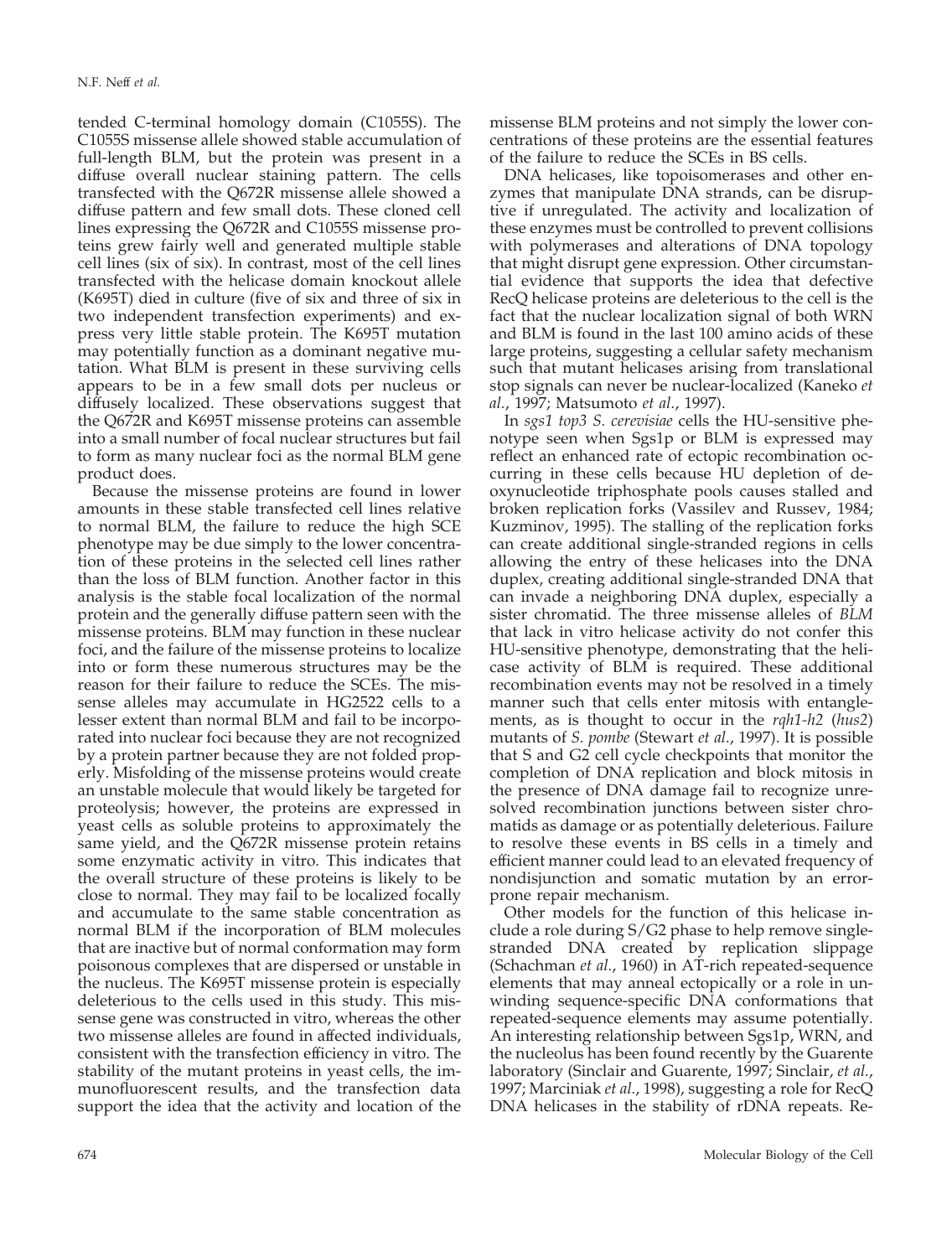cently the telomeric regions of the chromosomes of *Ustilago maydis* were isolated and found to contain RecQ DNA helicase genes as one of the two major middle repeated subtelomeric sequences (Sanchez-Alonso and Guzman, 1998), suggesting a need for multiple RecQ helicase genes in this highly recombinogenic fungi.

One of the major characteristics of the few known disorders that feature genomic instability is the potential for somatic mutation and disintegration of the genomic complement at each cell division. Bloom syndrome is one of the most cancer-prone disorders known (German, 1993). The work reported here demonstrates that the DNA helicase activity of the BLM gene product is important for the maintenance of genomic stability and for the stable localization and function of BLM in complexes in the nucleus of human cells. Therefore the loss of this DNA helicase leads ultimately to the development of cancer in persons with BS, and the elucidation of its structure and function will lead to a new understanding of one mechanism by which neoplastic cells can arise and progress into clinical cancer in normal individuals.

#### **ACKNOWLEDGMENTS**

We thank Rolf Sternglantz, Department of Biochemistry and Cell Biology, SUNY-Stony Brook, NY, for yeast strains, pSGS1, and advice. Fibroblast cell line HG2940 was a gift from Dr. Nancy Mendelsohn and Dr. Betsy Hirsch of Fairview University Medical Center, Departments of Pediatrics and Medical Genetics, and Cytogenetics, Minneapolis, MN. Patrick Xin performed some of the initial helicase assays and yeast transformations. For excellent technical assistance we thank Susan Ciocci for helicase assays and Victor Yankiwski for antibody purification and Western analysis. This work was supported by National Institutes of Health grant CA50897-08 (James L. German III, Principal Investigator), American Cancer Society grant RD-395 (N.N.), and funds provided by the New York Blood Center.

#### **REFERENCES**

Bennett, R., Sharp, J., and Wang, J.C. (1998). Purification and characterization of the Sgs1 DNA helicase activity. J. Biol. Chem. *273*, 9644–9650.

Bradford, M.M. (1976). A rapid and sensitive method for the quantitation of microgram quantities of protein utilizing the principle of protein-dye binding. Anal. Biochem. *72*, 248–254.

Davey, S., Han, C.S., Ramer, S.A., Klassen, J.C., Jacobson, A., Eisenberger, A., Hopkins, K.M., Lieberman, H.B., and Freyer, G.A. (1998). Fission yeast rad12+ regulates cell cycle checkpoint control and is homologous to the Bloom syndrome gene. Mol. Cell. Biol. *18*, 2721– 2728.

Ellis, N. (1997). DNA helicases in inherited human disorders. Curr. Opin. Gen. Dev. *7*, 354–363.

Ellis, N.A., Groden, J., Ye, T.-Z., Straughen, J., Lennon, D.J., Ciocci, S., Proytcheva, M., and German, J. (1995a). The Bloom syndrome gene product is homologous to RecQ helicases. Cell *83*, 655–666.

Ellis, N.A., Lennon, D.J., Proytcheva, M., Alhadeff, B., Henderson, E.E., and German, J. (1995b). Somatic intragenic recombination within the mutated locus *BLM* can correct the high sister-chromatid exchange phenotype of Bloom syndrome cells. Am. J. Hum. Genet. *57*, 1019–1027.

Epstein, C.J., Martin, G.M., Schultz, A.L., and Motulsky, A.G. (1966). Werner syndrome. Medicine *45*, 177–221.

Fukuchi, K.-I., Martin, G.M., and Monnat, R.J. (1989). Mutator phenotype of Werner syndrome is characterized by extensive deletions. Proc. Natl. Acad. Sci. USA *86*, 5893–5897.

Galitski, T., and Roth, J.R. (1997). Pathways for homologous recombination between chromosomal direct repeats in *Salmonella typhimurium*. Genetics *146*, 751–767.

Gangloff, S., McDonald, J.P., Bendixen, C., Arthur, L., and Rothstein, R. (1994). The yeast type I topoisomerase top3 interacts with Sgs1, a DNA helicase homolog: a potential eukaryotic reverse gyrase. Mol. Cell. Biol. *14*, 8391–8398.

German, J. (1993). Bloom syndrome: a mendelian prototype of somatic mutational disease. Medicine *72*, 393–406.

German, J., and Ellis, N.A. (1997). Bloom syndrome. In: Metabolic and Molecular Basis of Inherited Diseases, ed. C.R. Scriver, A.L. Beaudet, W.S. Sly, and D. Valle, New York: McGraw-Hill, 301–315.

Giesler, T., Baker, K., Zhang, B., McDaniel, L.D., and Schultz, R. (1997). Correction of the Bloom syndrome cellular phenotypes. Somatic Cell Mol. Genet. *23*, 303–312.

Golemis, J., Gyuris, J., and Brent, R. (1998). Saccharomyces cerevisiae, Unit 13. In: Current Protocols in Molecular Biology, ed. F.M. Ausubel, R. Brent, R.E. Kingston, D.D. Moore, J.G. Seidman, J.A. Smith, and K. Struhl, New York: John Wiley & Sons, 13.1–13.13.

Goto, K., Akematsu, T., Shimazu, H., and Sugiyama, T. (1975). Simple differential staining of sister chromatids after treatment with photosensitive dyes and exposure to light and the mechanism of staining. Chromosoma *53*, 223–230.

Gray, M.D., Shen, J.-C., Kamath-Loeb, A.S., Blank, A., Sopher, B.L., Martin, G.M., Oshima, J., and Loeb, L.A. (1997). The Werner syndrome protein is a DNA helicase. Nat. Genet. *17*, 100–103.

Hanada, K., Ukita, T., Kohno, Y., Saito, K., Kato, J., and Ikeda, H. (1997). RecQ DNA helicase is a suppressor of illegitimate recombination in *Escherichia coli*. Proc. Natl. Acad. Sci. USA *94*, 3860–3865.

Harlow, E., and Lane, D. (1988). Antibodies: A Laboratory Manual, Cold Spring Harbor, New York: Cold Spring Harbor Laboratory Press.

Hoehn, H., Bryant, E.M., Au, K., Norwood, T.H., Boman, H., and Martin, G.M. (1975). Variegated translocation mosaicism in human skin fibroblasts. Cytogenet. Cell Genet. *15*, 282–298.

Kaneko, H., *et al*. (1997). BLM (the causative gene of Bloom syndrome) protein translocation into the nucleus by a nuclear localization signal. Biochem. Biophys. Res. Commun. *240*, 348–353.

Karow, J.K., Chakraverty, R.K., and Hickson, I.D. (1997). The Bloom syndrome gene product is a 3' to 5' DNA helicase. J. Biol. Chem. *272*, 30611–30614.

Korf, B.R. (1997). Clinical cytogenetics, Unit 8, 5. In: Current Protocols in Human Genetics, ed. N.C. Dracopoli, J.L. Haines, B.R. Korf, D.T. Moir, C.C. Morton, C.E. Seidman, J.G. Seidman, and D.R. Smith, New York: John Wiley & Sons, 8.5.1–8.5.5.

Kunes, S., Ma, H., Overbye, K., Fox, M., and Botstein, D. (1987). Fine structure recombinational analysis of cloned genes using yeast transformation. Genetics *115*, 73–84.

Kuzminov, A. (1995). Instability of inhibited replication forks in *E. coli*. Bioessays *17*, 733–741.

Lohman, T.M., and Bjornson, K.P. (1996). Mechanisms of helicasecatalyzed DNA unwinding. Annu. Rev. Biochem. *65*, 169–214.